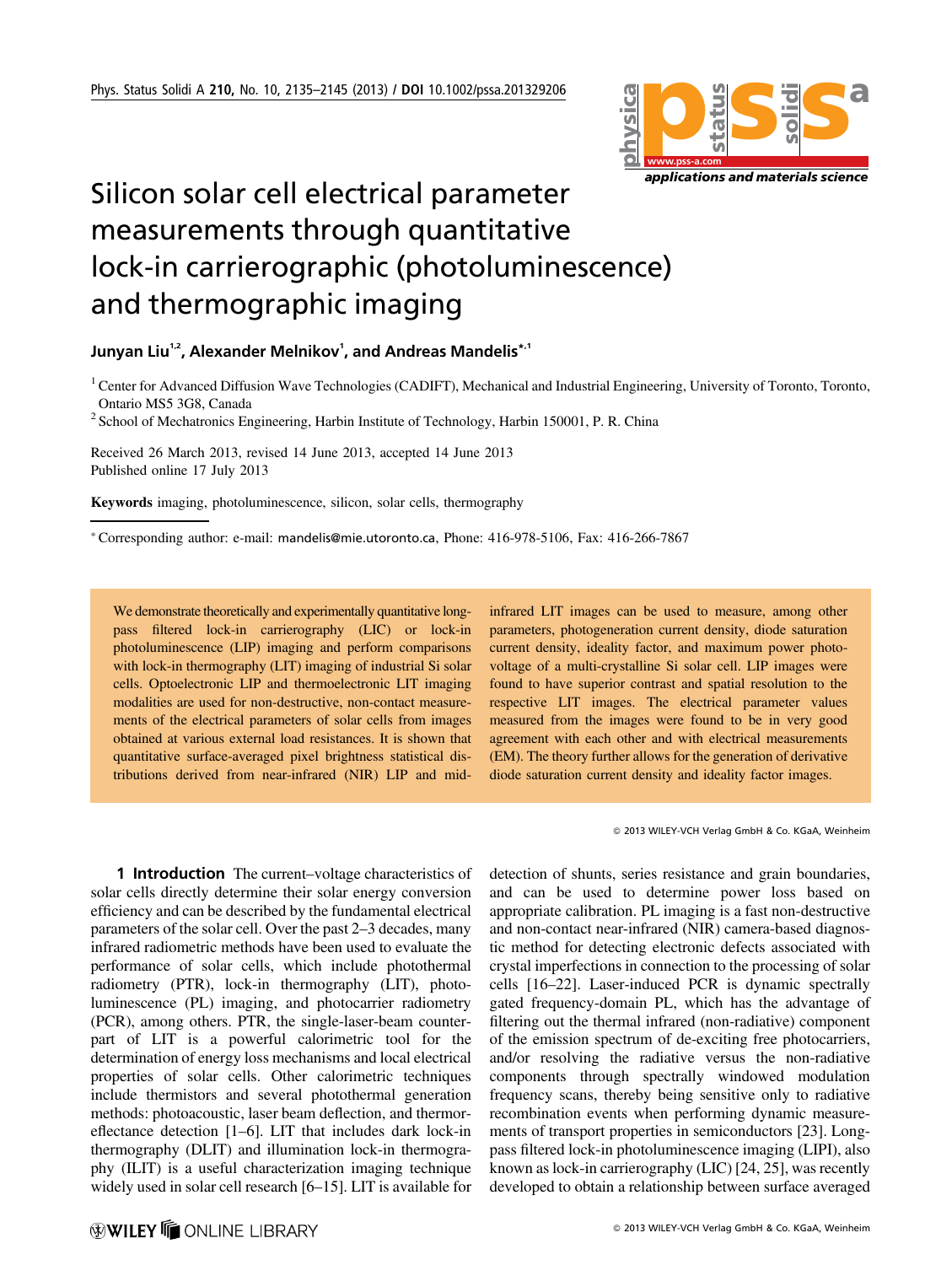distributions of optoelectronic energy conversion efficiency and output photovoltage of Si solar cells on one hand, and modulated radiative-recombination emission images on the other [26].

In this paper, we explore additional quantitative aspects of LIT and LIPI imaging regarding solar cell properties beyond solar conversion efficiency [26]. We develop new theoretical relations between the radiative and non-radiative emission fluxes due to recombination of photocarriers (carrier density wave) and make connection to electrical parameters of the solar cell, namely the photogenerated current density  $J_{\varrho}$ , saturation diode current density  $J_0$ , and ideality factor  $n$ . We describe the relation between LIT amplitude, the power loss flux, and a quantitative calibration expression for the LIT amplitude, all of which are used to obtain the aforementioned electrical parameters  $(J_{\rm g}, J_0, \text{ and})$ n) through measurements based on LIT images. Furthermore, a quantitative relation that links the radiative recombination emission flux to the electrical parameters of solar cells is developed and is used for the determination of the same fundamental parameters by means of LIPI measurements, while quality comparisons are made between LIT and LIPI imaging modalities. It is demonstrated that LIPI imaging can be used to produce derivative images of  $J_0$ and  $n$  by means of the developed theory.

2 Theory Non-thermal radiation, as encountered in semiconductors under non-equilibrium conditions, has been described with the generalization of Planck's law as introduced by Würfel [27]. For optoelectronic semiconductor materials of band gap energy  $E > 1$  eV, and small photovoltages such that  $E - qV \gg k_B T$ , where q is the elementary charge and  $k_B T$  is thermal energy the emitted elementary charge and  $k_BT$  is thermal energy, the emitted photon flux has been accurately simplified as [26]

$$
F_{\rm R}(V,T) \cong \left[ \left( \frac{\alpha(E)E^3}{4\pi^2 \hbar^3 c^2} \right) \exp\left( \frac{-E}{k_{\rm B}T} \right) \right] \exp\left( \frac{qV}{k_{\rm B}T} \right). \tag{1}
$$

Here,  $F_R(V,T)$  presents the radiative-recombination emission photon flux under non-equilibrium radiation conditions,  $\alpha(E)$  is the absorption coefficient of the solar cell at the excitation wavelength and  $c$  is the speed of light in vacuum. Note that Eq. (1) assumes that no sub-bandgap light is absorbed.  $\alpha(E)$  is related to non-thermal super-bandgap radiation and it is a function of excitation energy. Equation (1) does not include thermal photon emission and possible re-absorption.

The optoelectronic theory of solar cells [26] needs to be extended to yield a more comprehensive quantitative link between the photon flux due to radiative recombination and fundamental electrical parameters so as to allow for quantitative LIT imaging in addition to quantitative LIP imaging [26]. The extended theory further enables the construction of images of the saturation diode current density and ideality factor as derivative LIT and LIP images. For these purposes the following parameters are required in addition to those introduced in Ref. [26]: current collection efficiency,  $\eta_{ce}[\hbar\omega,V(\hbar\omega),T]$ , and incident and mean emission photon wavelengths,  $\lambda_{in}$  and  $\lambda_{em}$ . For LIP and LIT solar cell measurements made as shown in Fig. 1(a), the photocarrier flux can be described according to Fig. 1(b), and is given by

$$
\eta F_{\rm i}(\hbar\omega) = F_{\rm rec}[\hbar\omega, V(\hbar\omega), T] + F_{\rm ce}[\hbar\omega, V(\hbar\omega), T], \qquad (2a)
$$

where [26].

$$
F_{\text{rec}}[\hbar\omega, V(\hbar\omega), T] = F_{\text{R}}[V(\hbar\omega), T] + F_{\text{NR}}[\hbar\omega_{\text{NR}}, V(\hbar\omega), T] - F_{\text{R}}(0, T).
$$
 (2b)

Here,  $\eta$  is the quantum efficiency for photogeneration of carriers by the absorbed photons;  $F_i(\hbar\omega)$  and  $F_{\text{rec}}[\hbar\omega, V(\hbar\omega), T]$  are the incident photon flux and the recombination photocarrier flux, respectively. Therefore,



Figure 1 (a) LIT and LIC measurement set-up and (b) optical-to-photocarrier conversion channels.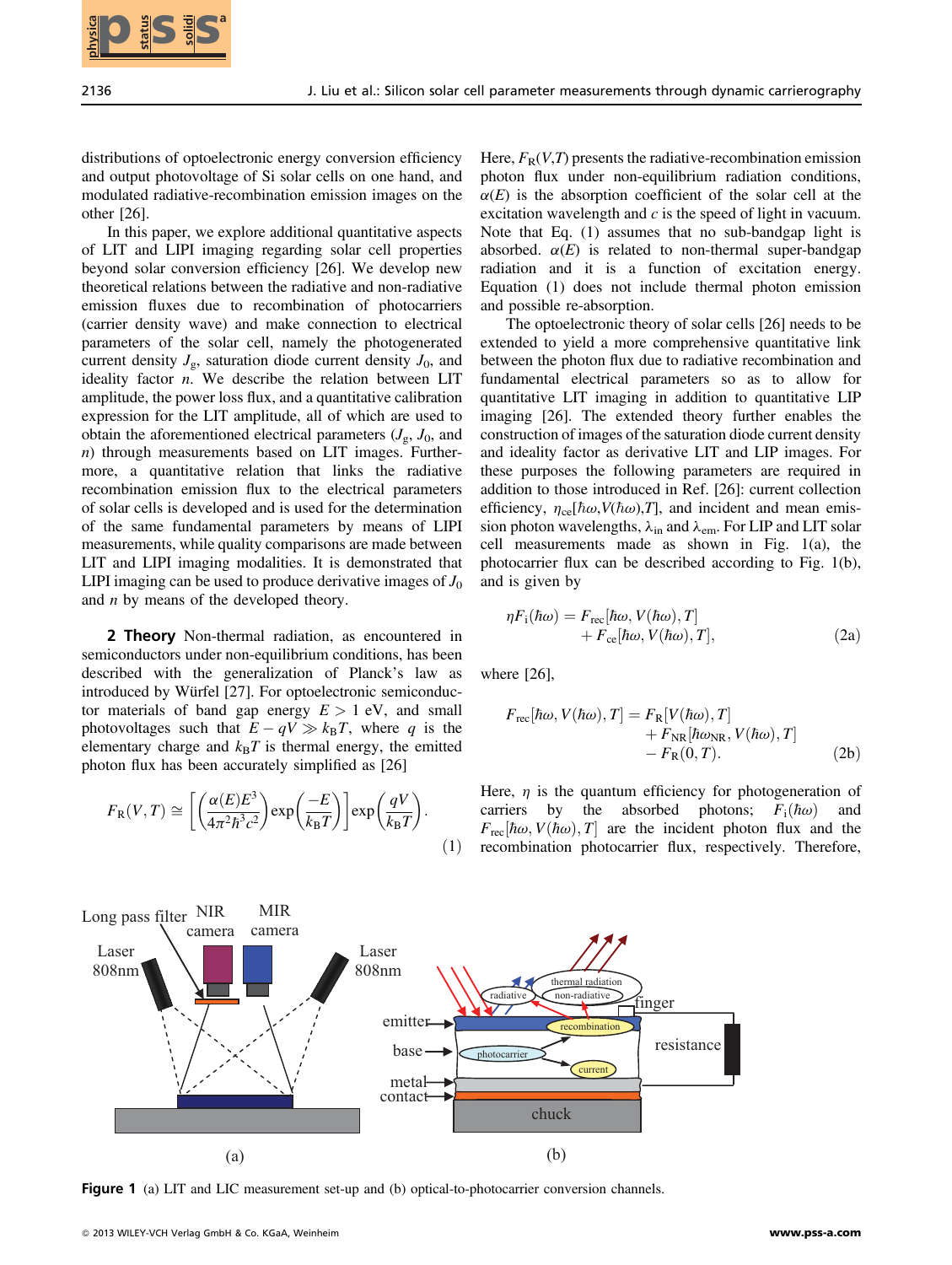$\eta F_i(\hbar\omega)$  has the meaning of the photogenerated carrier flux.  $F_{\text{NR}}$  is the heat flux resulting from the non-radiative conversion of optoelectronic to thermal energy [26].  $F_{ce}[\hbar\omega, V(\hbar\omega), T]$  is the photocarrier flux collected at the p–n junction that gives rise to the photocurrent. We further define  $\eta_{ce}[\hbar\omega, V(\hbar\omega), T]$  to be the carrier collection efficiency, the ratio of the collected carrier flux to the photogenerated carrier flux

$$
\eta_{ce}[\hbar\omega, V(\hbar\omega), T] = \frac{F_{ce}[\hbar\omega, V(\hbar\omega), T]}{\eta F_i(\hbar\omega)}.
$$
\n(3)

When the incident photon energy is absorbed by the solar cell, energy conservation under short-circuit and opencircuit conditions, respectively, is described as follows:

$$
\eta F_{\rm i}(\hbar\omega)\hbar\omega_{\rm in} = \left[\eta\eta_{\rm ce}(\hbar\omega, 0, T)F_{\rm i}(\hbar\omega)\hbar\omega_{\rm in} \right. \\ \left. + F_{\rm R}(0, T)\hbar\omega_{\rm em}\right]_{V(\hbar\omega)=0},\tag{4a}
$$

$$
\eta F_{\rm i}(\hbar\omega)\hbar\omega_{\rm in} = \left[\eta\eta_{\rm NR}(\hbar\omega,V_{\rm OC},T)F_{\rm i}(\hbar\omega)\hbar\omega_{\rm in} \right. \\ \left. + F_{\rm R}(V_{\rm OC},T)\hbar\omega_{\rm em}\right]_{V(\hbar\omega)=V_{\rm OC}},\tag{4b}
$$

where  $\hbar \omega_{\rm in}$  and  $\hbar \omega_{\rm em}$  are the incident photon energy and the mean radiative-recombination-emission photon energy, respectively, and  $\eta_{\text{NR}}$  is the quantum efficiency for nonradiative recombination [26].  $\eta_{\text{NR}}$  and  $\eta_{\text{R}}$ , the quantum efficiency for radiative recombination, can be obtained at open-circuit from Eqs. (5a) and (5b),

$$
\eta_{\rm NR}(V_{\rm OC}, T) = \frac{\eta_{\rm ce}(\hbar\omega, 0, T) - \lambda_{\rm in} \lambda_{\rm em}^{-1}}{1 - \lambda_{\rm in} \lambda_{\rm em}^{-1}},\tag{5a}
$$

$$
\eta_{\mathcal{R}}(V_{\mathcal{O}\mathcal{C}}, T) = \frac{1 - \eta_{\mathcal{C}\mathcal{C}}(\hbar\omega, 0, T)}{1 - \lambda_{\mathcal{R}} \lambda_{\mathcal{C}\mathcal{R}}^{-1}},\tag{5b}
$$

where  $\lambda_{\text{in}}$ ,  $\lambda_{\text{em}}$  are photon wavelengths corresponding to  $\hbar\omega_{\rm in}$  and  $\hbar\omega_{\rm em}$ . The short-circuit (photogenerated) current density (bias voltage  $V(\hbar \omega) = 0$ ) is obtained from Eq. (3),

$$
J_{\rm g} = qF_{\rm ce}[\hbar\omega, 0, T] = q\eta\eta_{\rm ce}(\hbar\omega, 0, T)F_{\rm i}(\hbar\omega). \tag{6}
$$

2.1 Lock-in thermography The possibility of determining the solar-cell current–voltage characteristics from an LIT amplitude image is based on the fact that the infrared thermal (blackbody) radiation is proportional to the dissipated power flux  $P_{\text{loss}}$  of the solar cell. Cahen et al. [1–4] have discussed in detail the dissipation mechanism for photovoltaic cells as measured by means of photoacoustic calorimetry. Breitenstein et al. [7] have calculated the dissipated thermal power density under monochromatic illumination as a function of bias voltage for a homogeneous solar cell. The dissipated power flux  $P_{\text{loss}}$  $[W \text{ cm}^{-2}]$  of a solar cell under monochromatic illumination is related to the photogenerated current density  $J_{\sigma}$ , the injection current density  $J_{\text{D}}$ , the photovoltage  $V(\hbar\omega)$ , and the photon energy  $\hbar\omega_{\rm in}$  [1–4, 7]

$$
P_{\text{loss}} = V(\hbar\omega)(J_{\text{D}} - J_{\text{g}}) + \hbar\omega_{\text{in}}F_{\text{i}}(\hbar\omega). \tag{7}
$$

Furthermore, the injection current density depends exponentially on photovoltage,

$$
J_{\rm D} = J_0 \left[ \exp\left(\frac{qV(\hbar\omega)}{nk_{\rm B}T}\right) - 1 \right].
$$
 (8)

Here,  $J_0$  presents the saturation diode current density, and n is the electrical ideality factor. It should be noted that for harmonically modulated imaging modalities at angular frequency  $\omega_M$ , such as in LIT and LIP imaging, complex quantities are implied with the general form  $Z(\hbar\omega) = |Z(\hbar\omega)| \cdot e^{i\phi(\hbar\omega)} \cdot e^{i\omega_M t}$ . In these cases magnitudes of dc quantities are replaced with amplitudes Introducing of dc quantities are replaced with amplitudes. Introducing the LIT amplitude mean-value as the signal obtained from illuminating the entire solar cell surface, the small signal temperature dependence becomes linear via the first order Taylor formula of the Stefan–Boltzmann law,

$$
\langle \left| \text{LIT}[V(\omega_M)] \right| \rangle = \frac{1}{S} \sum_{x=1}^{M} \sum_{y=1}^{N} \left| \text{LIT}[V(\omega_M)] \right|_{x,y} \propto 4\sigma_{\text{e}} \varepsilon T_0^3 \left| |T(\omega_M)| - T_0 \right].
$$
\n(9)

Here, S is the illuminated surface area of the solar cell,  $|T(\omega_M)|$  and  $T_0$  are the modulated surface temperature amplitude and the ambient temperature, respectively;  $V(\omega_M)$ denotes the modulated photovoltage peak value generated from irradiation at angular frequency  $\omega_{\rm M}$ ;  $\sigma_{\rm e}$  is the Stefan– Boltzmann constant; and  $\varepsilon$  is the surface emissivity. M and N are 320 and 256, respectively, corresponding to pixel numbers of both NIR and MIR cameras. The surface temperature of the solar cell is proportional to the dissipated power, and the proportionality factor can be identified as a calibration factor,  $C_{\text{LIT}}$  [3, 15],

$$
\langle \left| \text{LIT}[V(\omega_M)] \right| \rangle = C_{\text{LIT}} P_{\text{loss}}.
$$
 (10)

From Eqs. (4b) and (5a) it is found that the following relationship is valid at open-circuit:

$$
C_{\text{LIT}} = \frac{\langle |\text{LIT}(V_{\text{OC}})| \rangle}{|I_{\text{i}}|(1-R)} \left( \frac{1 - \lambda_{\text{in}} \lambda_{\text{em}}^{-1}}{\eta_{\text{ce}}(\hbar \omega, 0, T) - \lambda_{\text{in}} \lambda_{\text{em}}^{-1}} \right), \quad (11)
$$

where  $|I_i|$  is the amplitude of the incident modulated illumination intensity and  $R$  is the surface reflectance. An expression for the surface-averaged LIT amplitude related to electrical parameters of the solar cell can be derived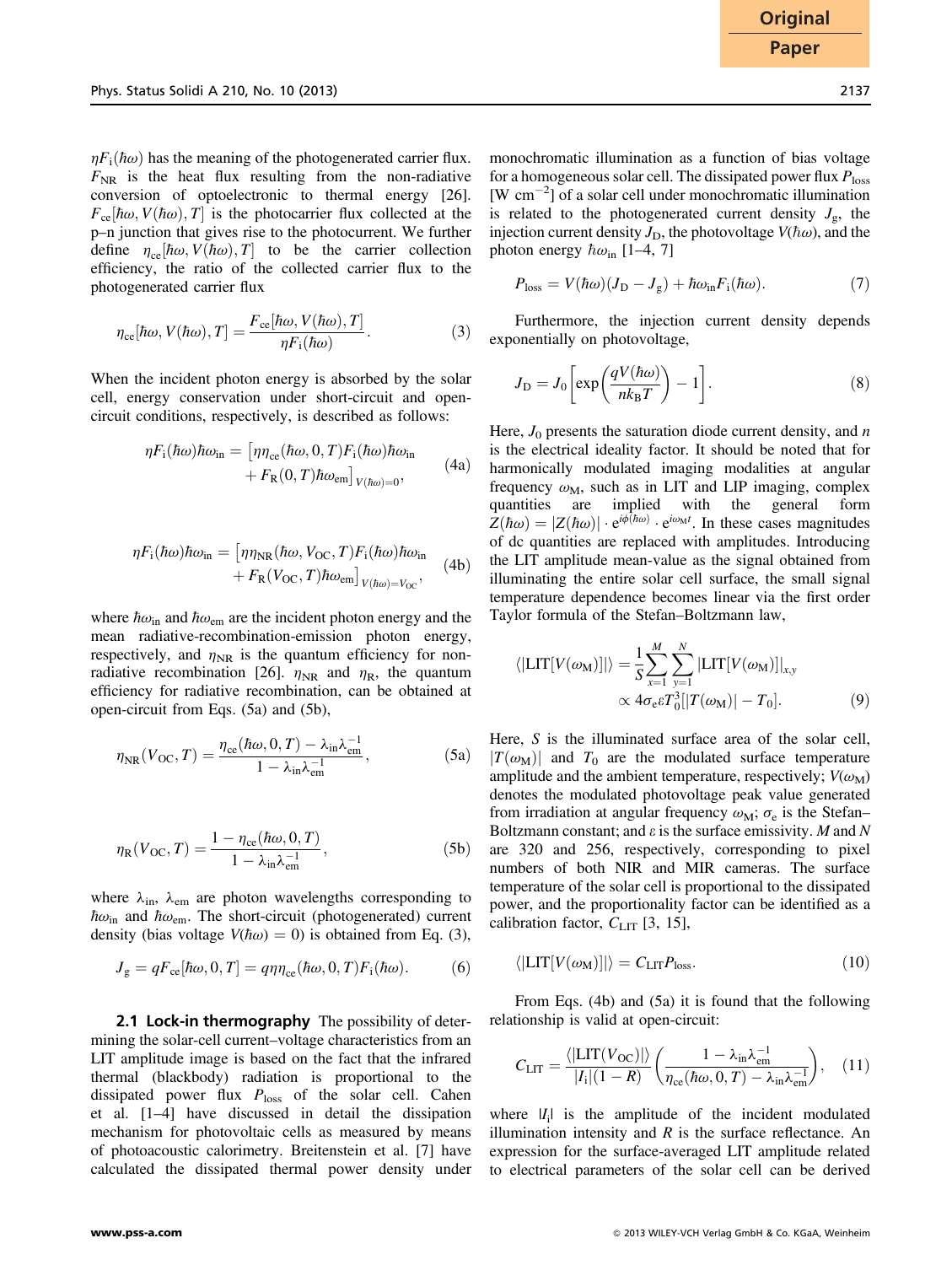

from Eqs.  $(6)–(11)$ :

$$
\langle \left| \text{LIT}[V(\omega_M)] \right| \rangle = A_0 V(\omega_M) \left[ \exp \left( \frac{q V(\omega_M)}{n k_B T} \right) - 1 \right] + A_g [C - V(\omega_M)], \tag{12}
$$

with

$$
A_0 = C_{\text{LIT}} J_0,\tag{13a}
$$

$$
A_{\rm g} = C_{\rm LIT} J_{\rm g},\tag{13b}
$$

$$
C = \frac{\hbar \omega_{\rm in}}{q \eta \eta_{\rm ce} [\hbar \omega, 0, T]}.
$$
\n(13c)

Assuming uniform surface reflectance across the solar cell, Eqs.  $(11)$ – $(13)$  can be generalized for quantitative measurements of local electrical parameters in inhomogeneous solar cells:

$$
|\text{LIT}[V(\omega_M)]|_{x,y} = A_0(x, y)V(\omega_M)\left[\exp\left(\frac{qV(\omega_M)}{n(x, y)k_BT}\right) - 1\right] + A_g(x, y)[C(x, y) - V(\omega_M)]\tag{14a}
$$

and

$$
C_{\text{LIT}}(x, y) = \frac{|\text{LIT}[V_{\text{OC}}]|_{x, y}}{|I_i|(1 - R)} \left( \frac{1 - \lambda_{\text{in}} \lambda_{\text{em}}^{-1}}{\eta_{\text{ce}}[\hbar \omega, 0, T]_{x, y} - \lambda_{\text{in}} \lambda_{\text{em}}^{-1}} \right). \tag{14b}
$$

Finally, using Eqs.  $(11)$ ,  $(12)$  and  $(13)$ , several fundamental electrical parameters of a solar cell  $(J_{\rm g}, J_0,$ and  $n$ ) can be accurately estimated by means of LIT imaging measurements (see Section 4).

2.2 Lock-in photoluminescence (carrierography) Long-pass filtered LIP, or lock-in carrierography (LIC), is a non-contacting optoelectronic frequency-domain PL imaging method which has been applied to determine the solar conversion efficiency and photovoltage of industrial Si solar cells [26]. The LIP amplitude is proportional to the depth integral of the excess photogenerated carrier density wave,  $N(z, \omega_M)$ , over the thickness and it is equivalent to the spectralbandwidth-integrated emission rate due to the radiative recombination of the excess photogenerated carriers. It should be mentioned that the mid-IR thermal-photon-emission-rate modulation frequency dependence also carries photocarrier recombination contributions [28]; however, the long-pass filtering of LIP eliminates these contributions. In LIP **2013 WILEY-VERTIFY CONTINUOS** CONTINUOS (TRIPPIC) (TVI)  $\frac{\hbar \omega}{\omega} = \frac{\hbar \omega}{2}$  (TVI)  $\frac{\hbar \omega}{\omega} = \frac{\hbar \omega}{2}$  (TVI)  $\frac{\hbar \omega}{\omega} = \frac{\hbar \omega}{2}$  (TVI)  $\frac{\hbar \omega}{\omega} = \frac{\hbar \omega}{2}$  (TVI)  $\frac{\hbar \omega}{\omega} = \frac{\hbar \omega}{2}$  (TVI)  $\frac{\hbar \omega}{$ 

the influence of excess minority carrier reabsorption is negligible [23], as the absorption efficient for radiatively emitted luminescence photons is small, and so is the solar cell thickness. The radiative analog of Eqs. (9) and (10) can be written as

$$
\langle |\text{LIP}[V(\omega_M)]| \rangle = \frac{1}{S} \sum_{x=1}^{M} \sum_{y=1}^{N} |\text{LIP}[V(\omega_M)]|_{x,y}
$$

$$
\propto \int_{0}^{L} N(z, \omega_M) dz,
$$
(15a)

$$
F_{\rm R}[\hbar\omega, V(\omega_{\rm M}), T] = C_{\rm LIP} \langle |{\rm LIP}[V(\omega_{\rm M})]| \rangle.
$$
 (15b)

It should be noted that the alternative term "carrierography imaging" stems from the source of the image signal which is a slice of the depth-integrated photoexcited freecarrier-density wave distribution lying within a modulation frequency-controlled  $f_{\rm M}$  (=  $\omega_{\rm M}/2\pi$ ) carrier diffusion length as indicated on the right-hand-side of Eq. (15a). From Eq. (15b) and the definition of radiative quantum efficiency, Eq. (5b), upon the introduction of an optoelectronic ideality factor  $n_i$  describing radiative recombination processes, as distinct from current generation processes which are described by *n* in Eq. (8), the following equations are obtained:

$$
\eta \eta_{\mathcal{R}}(V_{\text{OC}}, T) F_i(\hbar \omega)
$$
  
=  $C_{\text{LIP}}[\langle |\text{LIP}(V_{\text{OC}})| \rangle - \langle |\text{LIP}(0)| \rangle],$  (16a)

$$
F_{\rm R}(0,T)\left[\exp\left(\frac{qV(\hbar\omega)}{n_{\rm j}k_{\rm B}T}\right)-1\right]
$$
  
=  $C_{\rm LIP}[\langle|\text{LIP}(V(\hbar\omega))|\rangle-\langle|\text{LIP}(0))|\rangle].$  (16b)

A relationship between  $n_i$  and n can now be derived. From Eq. (16a), the relevant current–density-like quantities can be defined as

$$
J[\hbar\omega, V(\hbar\omega), T]_{\text{R}}= qC_{\text{LIP}}[\langle |\text{LIP}(V_{\text{OC}})| \rangle - \langle |\text{LIP}[V(\hbar\omega)]| \rangle],
$$
(17a)

$$
J_{\rm R} = q\eta\eta_{\rm R}(\hbar\omega, V_{\rm OC}, T)F_{\rm i}(\hbar\omega),\tag{17b}
$$

$$
J_{\rm R0} = qF_{\rm R}(0, T). \tag{17c}
$$

From these definitions an equation can be obtained that is only related to the non-equilibrium radiative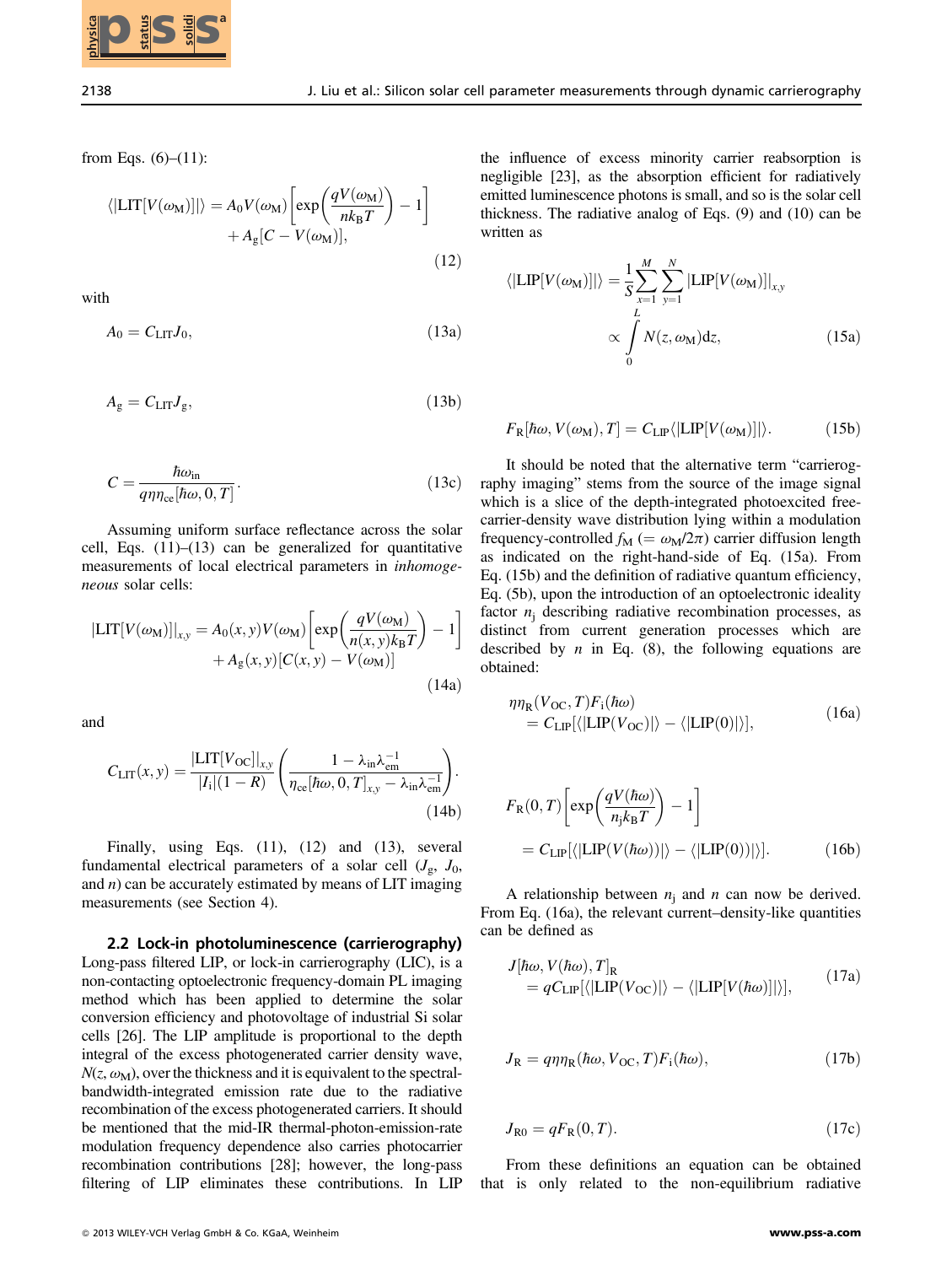recombination process,

$$
J[\hbar\omega, V(\hbar\omega), T]_{\text{R}} = J_{\text{R}} - J_{\text{R0}} \left[ \exp(\frac{qV(\hbar\omega)}{n_{\text{j}}k_{\text{B}}T}) - 1 \right], (18)
$$

where  $J[\hbar\omega, V(\hbar\omega),T]_{\text{R}}$  is defined as the non-equilibrium radiative recombination current density. Equation (18) can be compared to the conventional solar cell diode equation without series and shunt resistance:

$$
J(V) = J_{\rm g} - J_0 \left[ \exp(\frac{qV}{nk_{\rm B}T}) - 1 \right]. \tag{19}
$$

Despite the formal similarity between Eqs. (18) and (19), the important difference is that the latter connects purely electrical quantities, whereas the former equation links the free carrier radiative recombination flux (current), an optically measurable quantity, to an electrical parameter. Unlike Eq. (10) in Ref. [26] which describes current density conservation rates and includes all photocarrier dissipation modes, Eq. (18) is related to the radiative recombination process alone, whence it carries a different optoelectronic ideality factor  $n_i$ . In Ref. [26] a detailed physical model was provided starting from the nonequilibrium radiation of the generalized Planck's and Kirchoff's laws linking the radiative emission flux to specific electrical parameters of solar cells. The model has a higher degree of detail in the explicit identification of the involved parameters than the simple relation between photovoltage and excess carrier density leading to PL reported by Trupke et al. [16] It thus allows the direct calculation of several fundamental electrical parameters (photogenerated current density, saturation diode current density, ideality factor) of a solar cell from the radiative emission (PL) rate. The derived relation, Eq. (18), between the photon emission flux due to radiative recombination in a solar cell is complementary to, and consistent with, the optoelectronic reciprocity approach by Kirchartz and Rau [29, 30]. Both approaches describe photocarrier-related photonic phenomena: the present treatment makes a connection between radiative (PL) flux, photocarrier recombination, and electrical parameters, while Kirchartz and Rau have developed a reciprocity relation between electroluminescent emission and photovoltaic quantum efficiency. Both phenomena are parts of photocarrier excitation and de-excitation pathways under different driving forces (light vs. electric fields).

From Eqs. (5b), (7), (15b), (16a), and (17b), the calibration factor and photogenerated current density are given by

$$
C_{\rm LIP} = \frac{|I_{\rm i}|(1 - R)\eta}{\hbar\omega_{\rm in}[\langle|\text{LIP}(V_{\rm OC})|\rangle - \langle|\text{LIP}(0)|\rangle]} \left(\frac{1 - \eta_{\rm ce}(\hbar\omega, 0, T)}{1 - \lambda_{\rm in}\lambda_{\rm en}^{-1}}\right),\tag{20}
$$

and

$$
J_{\rm g} = qC_{\rm LIP}J_{\rm R}\left[\frac{1-\lambda_{\rm in}\lambda_{\rm em}^{-1}}{\eta_{\rm ce}(\hbar\omega, 0, T)^{-1} - 1}\right].\tag{21}
$$

The saturation diode current density is only related to the solar cell material properties [31] and is proportional to the background radiative recombination carrier flux. Assuming the radiative recombination quantum efficiency to be constant, from Eqs. (5b), (15b), and (17c) the saturation diode current density can be expressed as

$$
J_0 = qC_{\text{LIP}}J_{\text{R0}}.\tag{22}
$$

Equations (18) and (20) can also be generalized for quantitative measurements of optoelectronically inhomogeneous solar cells

$$
C_{\text{LIP}}(x, y) = \frac{|I_i|(1 - R)\eta}{\hbar\omega_{\text{in}}\left[|\text{LIP}(V_{\text{OC}})|_{x, y} - |\text{LIP}(0)|_{x, y}\right]} \times \left(\frac{1 - \eta_{\text{ce}}(\hbar\omega, 0, T)}{1 - \lambda_{\text{in}}\lambda_{\text{em}}^{-1}}\right),
$$
(23a)

where

$$
\left|\text{LIP}(V_{\text{OC}})\right|_{x,y} - \left|\text{LIP}[V(\hbar\omega)]\right|_{x,y} \n= \frac{J_{\text{R}}(x,y)}{C_{\text{LIP}}(x,y)} - \frac{J_{\text{R0}}(x,y)}{C_{\text{LIP}}(x,y)} \left[\exp{\frac{qV(\hbar\omega)}{n_j(x,y)k_{\text{B}}T}} - 1\right].
$$
\n(23b)

As a byproduct of the formal similarity between Eqs. (18) and (19), a number of expressions can be derived. The most relevant quantities are the ideality factor relationship

$$
n = n_{\rm j} \left[ \frac{\ln \left( \frac{J_{\rm R}}{J_{\rm R0}} \right)}{\ln \left( \frac{J_{\rm R}}{J_{\rm R0}} \frac{\eta_{\rm ce}(\hbar \omega, 0, T)}{\eta_{\rm R}} \right)} \right],\tag{24a}
$$

and the open-circuit photovoltage

$$
V_{\text{OC}} \approx n \frac{k_{\text{B}}T}{q} \ln \left( \frac{J_{\text{g}}}{J_0} \right) = n_{\text{j}} \frac{k_{\text{B}}T}{q} \ln \left( \frac{J_{\text{R}}}{J_{\text{R}0}} \right), \tag{24b}
$$

where *n* is the ideality factor of the solar cell, and  $n_i$  is the optoelectronic ideality factor related to radiative recombination processes. If  $\eta_R = 1$ , then Eq. (5b) gives  $\eta_{ce} = \lambda_{in}/\lambda_{em}$ and  $n_i$  attains its maximum value  $(*n*)$  since  $n_R + n_{NR} = 1$ and the non-radiative channel does not extract any carriers  $(\eta_{\text{NR}} = 0)$ . Furthermore, if there is no energy loss during the conversion from incident to radiated photons (hypothetical), then  $\eta_{ce} = 1$  and  $n_i = n$ : therefore, the diode behaves as more "ideal". An expression for the fill factor (FF) has been given by Ghosh et al. [32] and it can also be recast entirely in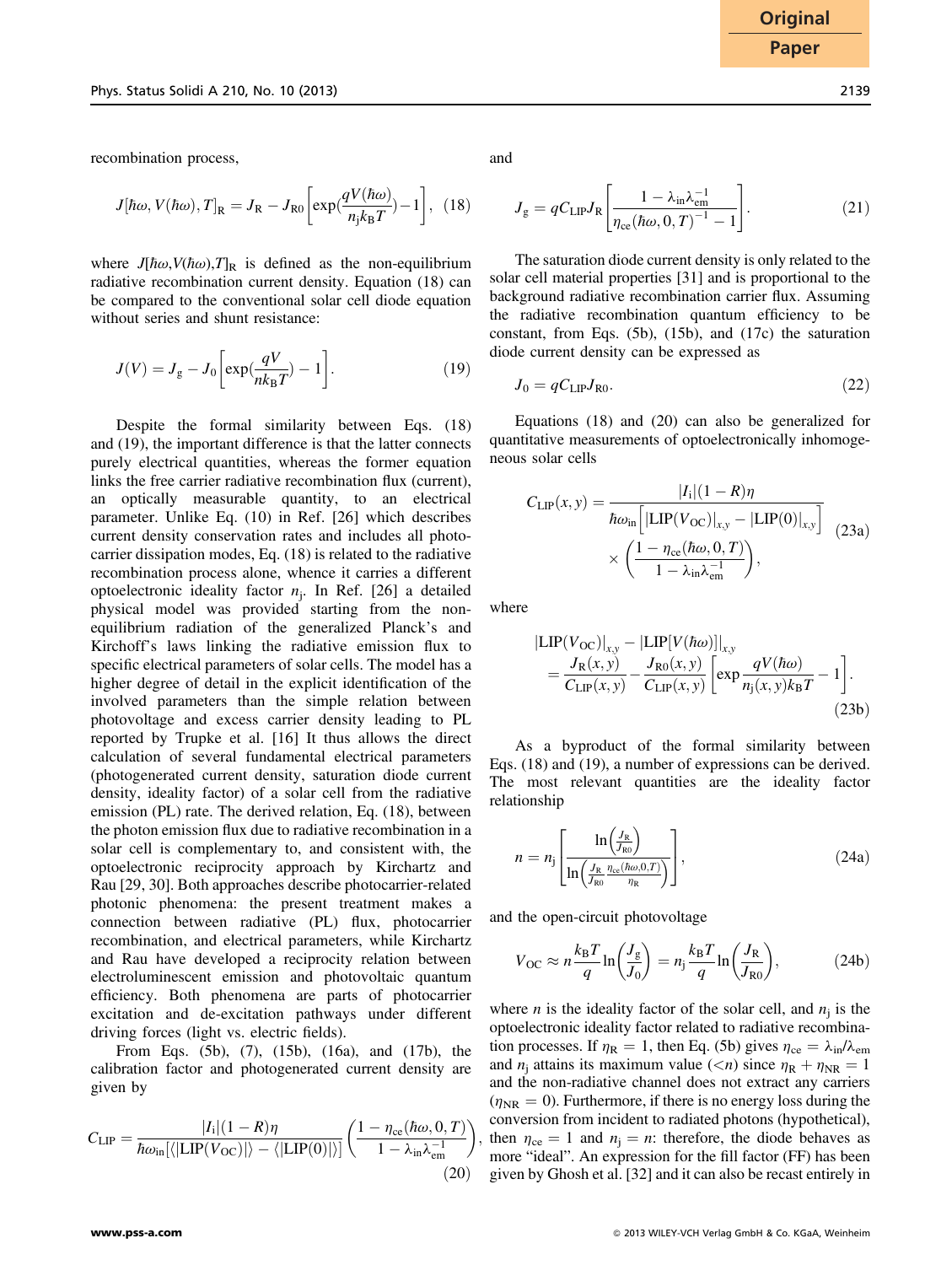

terms of optoelectronic quantities associated with the present theory

$$
\begin{split} \text{FF} &\cong \left[1 - \frac{1}{\ln\left(J_{\rm g}/J_0\right)}\right] \left[1 - \frac{\ln\left[\ln\left(J_{\rm g}/J_0\right)\right]}{\ln\left(J_{\rm g}/J_0\right)}\right] \\ &\approx 1 - \frac{1}{\ln\left(\frac{J_{\rm R}}{J_{\rm R0}} \frac{1 - \lambda_{\rm in} \lambda_{\rm cm}^{-1}}{\eta_{\rm ce}(\hbar \omega, 0, T)^{-1} - 1}\right)} . \end{split} \tag{25}
$$

3 Experimental details The first experimental applications of the foregoing theory are aimed at demonstrating that both LIT and LIP images are quantitative methods for estimating the electrical parameters of solar cells with data obtained by changing the external load resistance. The experimental setup is shown in Fig. 1(a). A mid-infrared camera (Cedip Titanium 550 from FLIR) with a 320  $\times$  256 pixel active element, spectral bandwidth  $2.5-5.0 \mu m$ , and frame rate 150 Hz for full window size was used for LIT measurements. An NIR camera (SU320KTSW-1, 7RT/ RS170 from Goodrich Sensors Unlimited) with a long pass filter  $(\sim 1000 \text{ nm})$  was used for LIC measurements. This camera has a  $320 \times 256$  pixel active element, spectral bandwidth  $0.9-1.7 \mu m$ , frame rate 119.6 Hz for full window size, and full-frame exposure times ranging from 0.13 to 16.6 ms. An industrial multicrystalline-Si solar cell  $(156 \times 156 \text{ mm}^2, 0.2 \text{ mm}$  thickness) from Enfoton Solar Ltd., Cyprus, was used for both LIT and LIP measurements. It was illuminated from the front side using a superband-gap fiber coupled 16-W/808-nm diode laser. The laser beam was spread and homogenized by engineered microlens arrays forming a square illumination area with uniform intensity. For LIT and LIP measurements the illumination intensity was set at 0.043 and 0.038 W  $cm^{-2}$ , respectively (ca. 1/3) Sun). A data acquisition module from National Instruments was used to generate the modulation waveform for the laser current. The modulation frequency was set at 10 Hz, and the LIP and LIT amplitude and phase images were produced using in-house developed software.

To calculate the solar conversion efficiency and other electrical parameters, a series of load resistances were used



Figure 2 (a) *I–V* characteristics and (b) output power curve dependence on photovoltage. Illumination power density: 0.043 and 0.038 W  $\rm cm^{-2}$ .

to measure the I–V characteristics of our solar cell with dc illumination provided by the same 808-nm diode laser and conditions. The current I through the load resistance  $R_L$  and the photovoltage V across  $R_L$  were measured from electrical measurements (EM). The solar conversion efficiency was

|  | Table 1 Electrical parameters obtained by three methods. |  |  |
|--|----------------------------------------------------------|--|--|
|  |                                                          |  |  |

| parameters                                     |         | $I_i = 0.043$ W cm <sup>-2</sup> |        | $I_i = 0.038$ W cm <sup>-2</sup> |                  |
|------------------------------------------------|---------|----------------------------------|--------|----------------------------------|------------------|
|                                                | method: | EM                               | LIT    | EM                               | $LIPI$ ( $LIC$ ) |
| $J_{\rm g}$ (mA cm <sup>-2</sup> )             |         | 19.2                             | 20.23  | 17.4                             | 17.3             |
| $J_0$ ( $\mu$ A cm <sup>-2</sup> )             |         | 0.169                            | 0.156  | 0.117                            | 0.124            |
| ideality factor $n$                            |         | 1.871                            | 1.865  | 1.742                            | 1.772            |
| shunt resistance $(\Omega)$                    |         | 1000                             |        | 1000                             |                  |
| $P_{\text{max}}$ voltage, $V_{\text{max}}$ (V) |         | 0.462                            | 0.464  | 0.460                            | 0.464            |
| open-circuit voltage $(V_{\Omega C})$          |         | 0.567                            | 0.571  | 0.562                            | 0.564            |
| fill factor (FF)                               |         | 0.7214                           | 0.7234 | 0.7224                           | 0.7211           |
| solar conversion efficiency $\eta_e$ (%)       |         | 18.3                             | 19.4   | 18.6                             | 18.7             |
| $R^2$ (denotes best fit to eqs. used)          |         | 0.996                            | 0.994  | 0.997                            | 0.998            |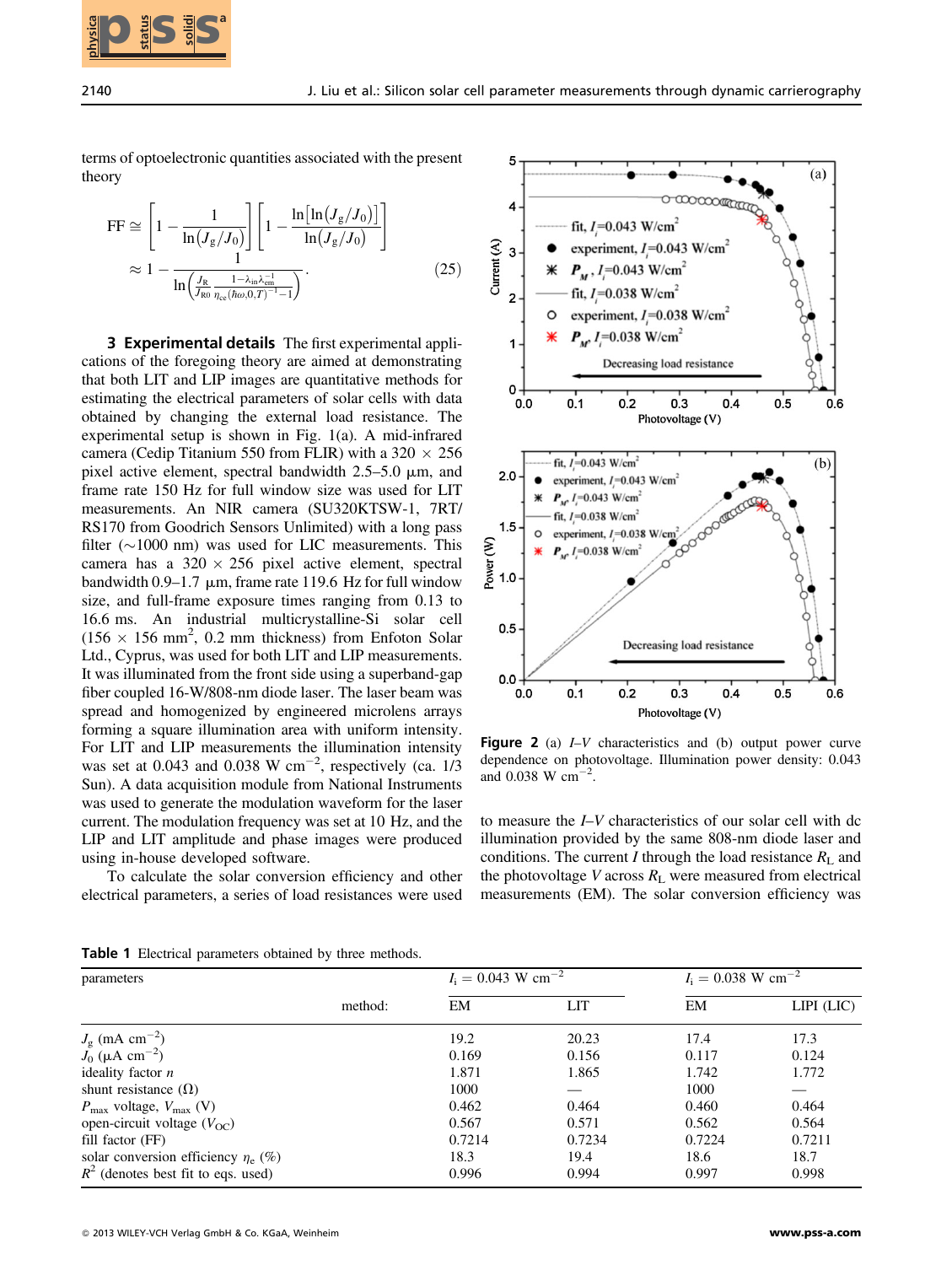

$$
\eta_{\rm e} = \frac{V_{\rm m} \times I_{\rm m}}{J_{\rm i} \times S} \times 100\%,\tag{26}
$$

where  $V_{\text{m}}$ ,  $I_{\text{m}}$  are the voltage and current at the maximum power point,  $J_i$  the incident light irradiance (mW cm<sup>-2</sup>), and  $S$  is the surface area of the solar cell (cm<sup>2</sup>) S is the surface area of the solar cell  $\text{(cm}^2)$ .

4 Results and discussion The current–voltage characteristics, power output versus photovoltage curve and their theoretical best fits to the solar cell diode Eq. (19) without series resistance under dc-illumination are shown in Fig. 2. The values of the various electrical parameters were calculated and are shown in Table 1. The FF was calculated using  $FF = P_{\text{max}}/(V_{\text{oc}}J_{\text{sc}}S)$ . The photovoltages corresponding to maximum power,  $V_{\text{pmax}} = 0.462 \text{ V}$  ( $I_i = 0.043 \text{ W}$ <br>cm<sup>-2</sup>) and  $V_{\text{pmax}} = 0.460 \text{ V}$  ( $I_i = 0.038 \text{ W cm}^{-2}$ ) were<br>obtained from the peaks of the fitted curves in Fig. 2(b) obtained from the peaks of the fitted curves in Fig. 2(b).

LIT and LIP amplitude images and their statistical histograms (camera pixel modulated brightness intensity



Figure 3 Amplitude image and statistical histograms of the whole solar cell under open-circuit at 10 Hz: (a), (b) LIT amplitude image and histogram of pixel brightness, illumination power density: 0.043 W  $\text{cm}^{-2}$ , bin size = 0.02 (denotes amplitude or phase values within a range x and  $x + \Delta x$  ( $\Delta x$ : "bin size")). (c), (d) LIP amplitude image and histogram of pixel brightness, illumination power density: 0.038 W cm<sup>-2</sup>, bin size = 0.25.

Figure 4 Surface-averaged (a) amplitude and (b) phase of LIT image pixel brightness statistical distribution dependence on photovoltage. In (a) surface-averaged amplitude was best-fitted to Eq. (12). Illumination power density:  $0.043 \text{ W cm}^{-2}$ , modulation frequency of 10 Hz.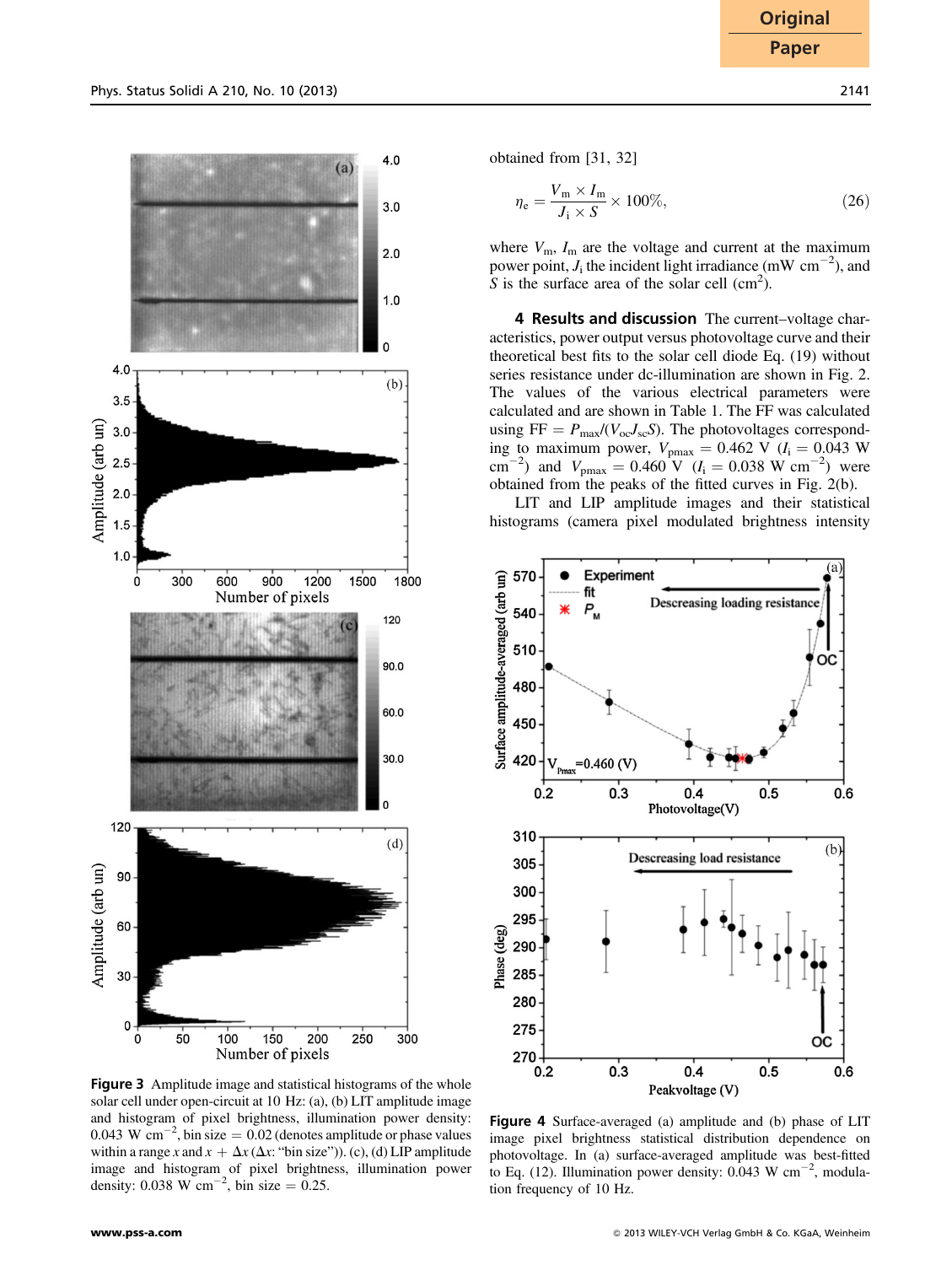distributions [26]) over the fully illuminated surface at opencircuit are shown in Fig. 3. Statistical histograms were obtained from all LIT and LIP amplitude images for the purpose of validating the foregoing theory with respect to quantitative dependencies of image pixel averages on solar conversion efficiency. Details of this methodology have been described in Ref. [26]. Figure 3(a) shows the thermal contrast due to an inhomogeneous distribution of nonradiative processes (heat flux) by dissipated power generation across the solar cell. From Fig. 3(b) the LIT amplitude image histogram at 10 Hz is peaked at approximately 2.5 (arbitrary units). The narrow amplitude peak at or near 1 is due to the light reflecting nature of the contacting electrodes, which prevent laser light from becoming absorbed and converted to either heat or radiation. Figure 3(c) shows the LIP imaging contrast due to the inhomogeneous distribution of radiative recombination process across the solar cell. It is observed that there exists a strong anti-correlation between peak emitting regions in the two images, as expected from energy conservation arguments between radiative and nonradiative de-excitation processes. It is also clear that the spatial resolution and contrast of the LIP image is superior to that of the LIT image. This is due to the long thermal



**Figure 5** (a)  $J[\hbar\omega, V(\hbar\omega), T]_{\mathbb{R}} - V$  characteristics; (b) output power curve. Theoretical fits to Eq. (18) are shown. Illumination power density:  $0.038 \text{ W cm}^{-2}$ , modulation frequency of 10 Hz.

diffusion length  $\mu(\omega_M) = \sqrt{2\alpha/\omega_M}$  associated with LIT at 10 Hz ( $\alpha$ : thermal diffusivity) which causes blurring. The LIC image spatial resolution and contrast are controlled by the much shorter carrier diffusion length  $L_{\text{C}}(\omega_{\text{M}})$  = forthe much shorter carrier diffusion length  $L_C(\omega_M) = D\tau/(1 + i\omega_M\tau) \approx \sqrt{D\tau}$  at 10 Hz, where D is the  $\sqrt{Dt/(1+i\omega_M\tau)} \approx \sqrt{Dt}$  at 10 Hz, where D is the<br>electronic diffusivity and  $\tau$  is the effective recombination electronic diffusivity and  $\tau$  is the effective recombination lifetime of the photogenerated carriers. Very low values of  $\tau$ in the optoelectronically low-quality regions and grain boundaries result in  $L<sub>C</sub> \ll \mu$  which enhances LIP spatial resolution at the expense of decreased signal-to-noise ratio. The LIP amplitude image histogram at 10 Hz, Fig. 3(d), is more broadened than the LIT pixel distribution, peaking at approximately 75 (arbitrary units). The broadened pixel distribution is indicative of the higher spatial resolution of the LIP image compared to the LIT image, Fig. 3(a). The narrow amplitude peak at or near zero is due to very low pixel readings contributed from regions on or near the contacting electrodes, similar to the LIT distribution.

Furthermore, LIT amplitude images were collected as a function of external load resistance under peak illumination intensity of  $0.043 \text{ W cm}^{-2}$ . For each value of the load resistance the LIT surface-averaged amplitude, representing the dissipated power flux in the solar cell, was calculated from the corresponding image pixel statistics using Eq. (9). The surface-averaged amplitude curve was fitted to Eq. (12). The parameters  $A_g$ ,  $A_0$ , n, and C in Eq. (12) were determined from the best fit to the data. The values of  $\eta_{\text{rce}}(\hbar\omega,0,T)$  and the ideality factor  $n$  can also be calculated from best fitting the data to the same theoretical curve. Assuming  $\eta = 1$  and reflectance  $R = 0.05$ , the value  $\lambda_{em} = 1107$  nm was selected, corresponding to the band gap energy  $E_g = 1.12$ eV, and the calibration factor  $C_{\text{LIT}}$  was calculated from Eq. (11). With  $C_{\text{LIT}}$  known, the photogenerated current density  $J_{\rm g}$  and saturation diode current density  $J_0$  were obtained from Eqs. (13a) and (13b). The surface-averaged amplitude, the best-fitted theoretical curve and the surfaceaveraged phase are presented in Fig. 4. The electrical parameter values of the solar cell obtained from LIT imaging are listed in Table 1 and they are in very good agreement with those obtained from independent EM. Although no theoretical best fit to the LIT phase has been attempted in this work because the low frequency used (10 Hz) gave rise to large error bars in the phase, Fig. 4(b). However, it is clear from Fig. 4(a,b) that the LIT amplitude minimum and the phase maximum occur simultaneously at the photovoltage corresponding to the maximum power point, which is consistent with earlier single point measurement results obtained using the photoacoustic gas-cell method [4]. These amplitudephase extrema can be used for a simple determination of the load resistance associated with the maximum power output of the solar cell. The LIT-calculated photovoltage corresponding to maximum power  $V_{\text{pmax}} = 0.464$  V was obtained at the minimum value of the surface-averaged amplitude (the lowest dissipated power) in Fig. 4(a). **212 SSS<br>
2114 et al. 90 cm view of parenter measurement frough dynamic carriery and<br>the bottom (see Fig. 1990). It is easily the status of the control of the collection of the status of the collection of the collection o** 

LIP amplitude images were also obtained for the various external load resistances under the peak illumination intensity condition of 0.038 W  $\text{cm}^{-2}$ . The surface-averaged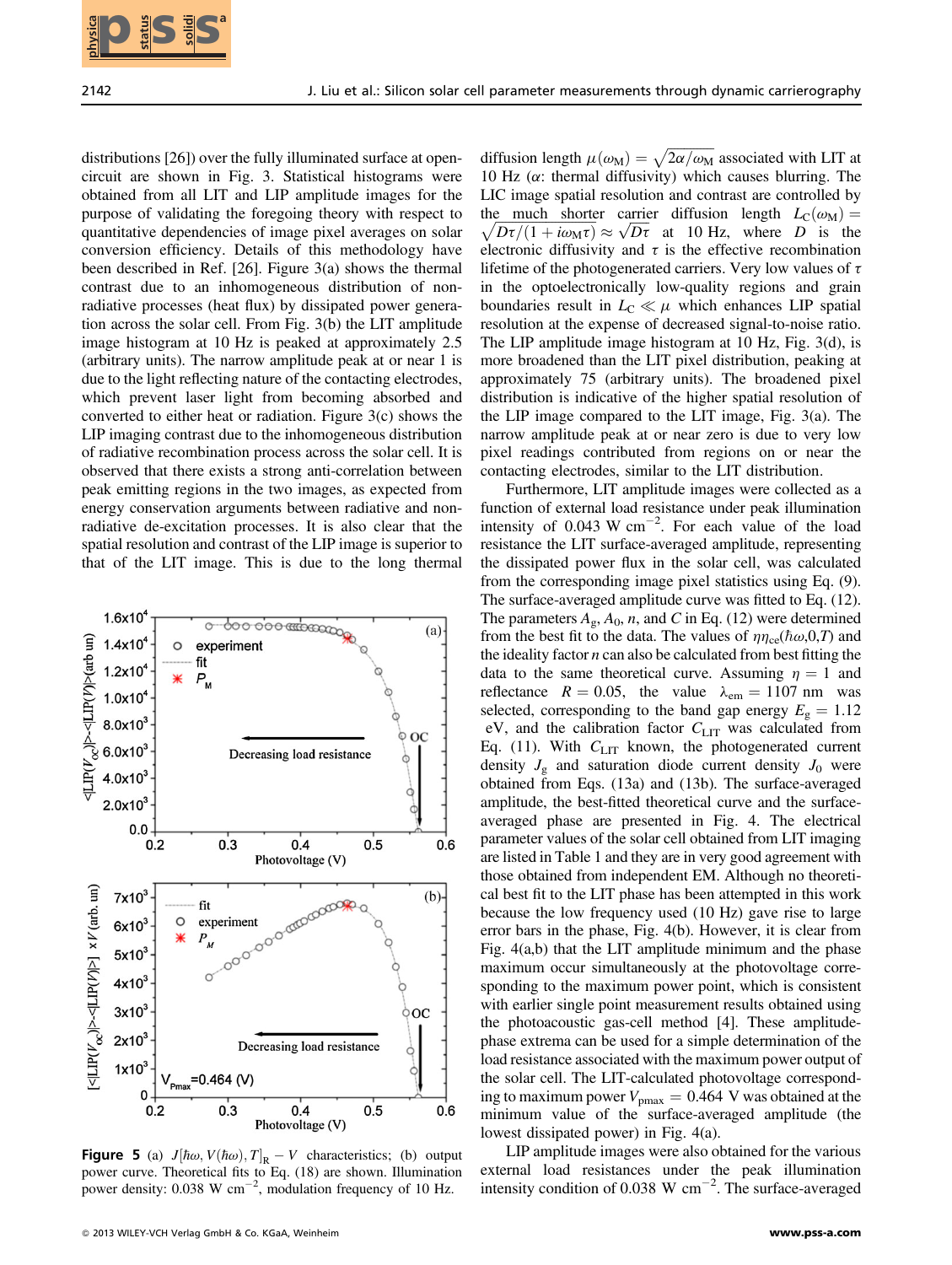amplitudes representing the radiative recombination emission flux were calculated from the pixel statistics of the images at various external load resistances using Eq. (15a). The  $J[\hbar\omega, V(\hbar\omega), T]_R - V$  characteristics, where  $J[\hbar\omega, V(\hbar\omega), T]_R$  is given by Eq. (17a) and the best fit to  $J[\hbar\omega, V(\hbar\omega), T]_{\text{R}}$  is given by Eq. (17a), and the best fit to Eq. (18) are shown in Fig. 5(a). The corresponding power Eq. (18) are shown in Fig. 5(a). The corresponding power curve is shown in Fig. 5(b). From Fig. 5(a) it is seen that the  $J[\hbar\omega,V(\hbar\omega),T]_{\text{R}} - V$  characteristic curve is similar to the conventional electrical I–V characteristics of Fig. 2(a), thereby validating the optoelectronic Eq. (18). The parameters  $(J_R, J_{R0}$ , and  $n_i$ ) of the radiative recombination emission process in Eq. (18) were determined from the best fit to the data. Assuming the radiative recombination quantum efficiency to be constant, the  $\eta_{ce}[\hbar\omega,0,T]$  was calculated from the definitions of radiative and non-radiative quantum efficiencies [26] and Eqs. (5a,b). The corresponding electrical parameters of the solar cell  $J_g$ ,  $J_0$ , n, and  $V_{OC}$ , were obtained according to Eqs. (21), (22), and (24) using the best-fitted parameters to Eq. (18) and LIP images. They are listed in Table 1 and they are seen to be in very good agreement with those obtained from the EM. The photovoltage at the maximum power point  $V_{\text{pmax}} = 0.464$  V was also obtained from the best-fitted curve in Fig. 5(b).

Figures 6 and 7 show the saturation diode current density

derivative images from LIT and LIP images. The  $J_0$  images, scaled in  $\mu A \text{ cm}^{-2}$ , are shown in Figs. 6(a) and 7(a) using the LIT and LIP images, respectively. For LIT, the ideality factor *n* image and an intermediate parameter  $A_0$  image were directly obtained from the best fit to Eq. (14). Then, the saturation diode current density  $J_0$  image was derived from Eq. (13a) based on the  $C_{\text{LIT}}$  image obtained from Eq. (14b). For LIP, the ideality factor  $n_i$  image and parameter  $J_{R0}$  image were directly obtained from best fitting to Eq. (23a). Then, the ideality factor  $n$  image and saturation diode current density  $J_0$  image were derived from Eqs. (24a) and (22), respectively. From the LIT Fig. 6(a), the local saturation diode current density  $J_0$  of the solar cell is variable between 0.1 and 0.2  $\mu$ A cm<sup>-2</sup>, and local inhomogeneities are apparent with high contrast. From the LIT Fig. 6(b), the range of local ideality factor  $n$  values varies from 1.81 to 1.88, but the ideality factor is less sensitive to local inhomogeneities. Figure 7(a) and (b) show the local characteristics of this solar cell from LIP images. Unlike the LIT-n image, the LIP-n image shows high spatial

resolution and contrast that correspond well to the  $LIP-J_0$ image. By comparison, it is seen that at locations where the saturation diode current density is large, the corresponding ideality factor is high. This can be understood from the electrical diode equation as follows: at open-circuit, the

 $J_0$  and ideality factor  $n$  images of the solar cell calculated as

 $\mu$ A/cm<sup>2</sup>

1.880

1.845

1.828

1.810

0.5000 0.2000 LIP-. 0.4020 0.1750 0.3040 0.1500 0.2060 0.1250 0.1080 0.01000 0.1000  $\mu$ A/cm<sup>2</sup> 1.850  $LIP-n$ 1.720 1.863 1.547 1.373 1.200

**Figure 6** Saturation diode current density  $J_0$  and ideality factor n images using LIT at 10 Hz: (a) LIT- $J_0$  and (b) LIT-n image, illumination power density:  $0.043 \text{ W cm}^{-1}$ .

**Figure 7** Saturation diode current density  $J_0$  and ideality factor n images using LIP at 10 Hz: (a) LIP- $J_0$  and (b) LIP-n image, illumination power density:  $0.038$  W cm<sup>-2</sup> .

 $LT - n$ 

**Original Paper**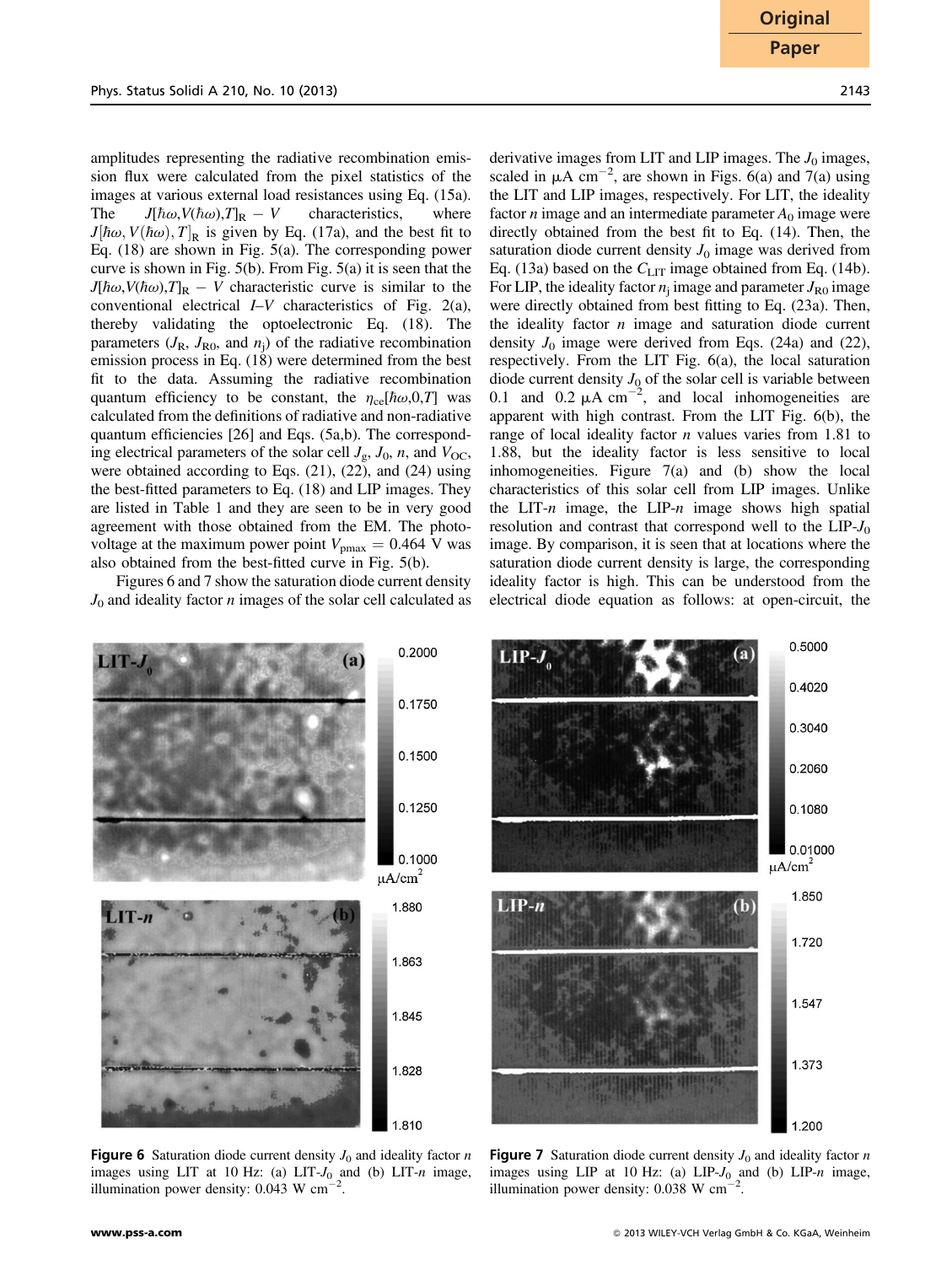

ideality factor  $n = \frac{qV_{\text{OC}}}{k_B T \ln(J_g/J_0)}$ . Given that the photogenerated current density  $J_g$  is only related to incident photon flux and current collection efficiency, it can be considered constant under fixed illumination. Therefore, an increase in  $J_0$  yields an increase in  $n$ , which is consistent with the results of the two LIP images.

5 Conclusions We have demonstrated that quantitative LIT and LIP imaging and associated pixel statistics can be used to measure several electrical parameters of solar cells. A quantitative theory of the electrical parameter dependence of solar cells on lock-in thermographic and long-pass filtered PL (carrierographic) images was developed. The photogenerated current density  $J_{\rm g}$ , saturation diode current density  $J_0$ , ideality factor *n*, and the photovoltage at maximum power measured from the LIT and LIP images were thus measured. They were found to be in very good agreement with each other and with EM, as a result of theoretical best fits to the surface-averaged pixel brightness values of the two cameras. While LIP has the advantage of higher spatial resolution and contrast, including the derivative  $J_0$  and n images, the combination of quantitative LIT and LIP imaging can yield a more reliable set of electrical parameters of solar cells than either technique alone.

Acknowledgements A. Mandelis is grateful to NSERC for a Discovery grant, to the Canada Foundation for Innovation (CFI) for equipment grants, to the Canada Research Chairs Program, and to the Ontario Ministry for Research and Innovation (MRI) for the Inaugural Premier's Discovery Award in Science and Technology (2007).

## Appendix

Symbol and parameter definitions

 $A_0 = C_{\text{LIT}} J_0$ ,  $A_g = C_{\text{LIT}} J_g$ , and  $C = \frac{\hbar \omega_{\text{in}}}{q \eta \eta_{\text{ce}}(\hbar \omega, 0, T)}$ intermediate parameters  $C_{\text{LIT}}$  calibration factor for LIT<br>calibration factor for LIT<br>calibration factor for LIC  $C_{\text{LIC}}$  calibration factor for LIC<br>FF fill factor of solar cell FF fill factor of solar cell<br> $F_R(V,T)$  fill factor of solar cell<br>radiative-recombinatio  $F_R(V,T)$  radiative-recombination emission photon flux<br> $F_i(\hbar\omega)$  incident photon flux  $F_i(\hbar\omega)$  incident photon flux<br>  $F_{\text{rec}}[\hbar\omega, V(\hbar\omega), T]$  incident photon flux  $F_{\text{rec}}[\hbar\omega, V(\hbar\omega), T]$  recombination photocarrier flux<br>F<sub>NR</sub> heat flux resulting from the nor heat flux resulting from the non-radiative conversion of optoelectronic to thermal energy  $F_{ce}[\hbar\omega, V(\hbar\omega), T]$   $\begin{array}{c} M \ N \end{array}$  photocarrier flux collected at the p–n junction that gives rise to photocurrent  $\langle \text{IT F}(V(\hbar\omega), \text{II}) \rangle = \frac{1}{2} \sum_{i=1}^{N} \sum_{i=1}^{N} |I(\hbar\omega, V(\hbar\omega))|$  $\langle \left| \text{LIT}[V(\omega_M)] \right| \rangle = \frac{1}{S} \sum_{x=1}^{S} \sum_{y=1}^{S} \left| \text{LIT}[V(\omega_M)] \right|_{x,y}$  LIT amplitude-averaged  $x=1$   $y=1$  $\langle \left| \text{LIC}[V(\omega_M)] \right| \rangle = \frac{1}{S} \sum_{x=1}^{S}$  $x=1$  $\sum$  $\sum_{y=1}^{\infty} |LIC[V(\omega_M)]|_{x,y}$  LIC amplitude-averaged<br>photogenerated current of  $J_g$   $x=1$   $y=1$  photogenerated current density<br>injection current density  $J_{\text{D}}$  injection current density<br>saturation diode current  $J_0$  saturation diode current density<br> $J|\hbar\omega, V(\hbar\omega), T|_R$  non-equilibrium radiative recon non-equilibrium radiative recombination current density<br>relevant current-like quantities  $J_{\text{R}} = q \cdot \eta \eta_{\text{R}}(\hbar \omega, V_{\text{OC}}, T) F_{\text{i}}(\hbar \omega)$  and  $J_{\text{R0}} = q F_{\text{R}}(0, T)$ <br>[*L*<sub>i</sub>]  $|I_i|$  peak value of incident modulated illumination intensity  $R$ R surface reflectance S<br>S illuminated surface  $S$  illuminated surface area of the solar cell;<br> $|T(\omega_M)|$  peak amplitude of modulated surface ten  $|T(\omega_M)|$  peak amplitude of modulated surface temperature<br> $T_0$  $T_0$  ambient temperature<br>V<sub>OC</sub> open-circuit voltage  $V_{\text{OC}}$  open-circuit voltage<br>  $Z(\hbar \omega) = |Z(\hbar \omega)| \cdot e^{i\phi(\hbar \omega)} \cdot e^{i\omega_M t}$  complex quantities  $Z(\hbar\omega) = |Z(\hbar\omega)| \cdot e^{i\phi(\hbar\omega)} \cdot e^{i\omega_M t}$  complex quantities<br>complex quantities  $c$  speed of light in vacuum  $n$  electrical ideality factor of n electrical ideality factor of solar cell n<br>obtoelectronic ideality factor related  $n_j$  optoelectronic ideality factor related to radiative recombination processes absorptance and emissivity of solar cell  $\alpha(E)$  absorptance and emissivity of solar cell <br>
absorptance and emissivity of solar cell<br>
quantum efficiency for carrier photogen quantum efficiency for carrier photogeneration  $\eta_{ce}$ <br>  $\eta_{c}$  photocarrier-to-current collection efficiency<br>
incident photon energy  $\hbar \omega_{\rm in}$ incident photon energy
mean radiative-recomb
mean radiative-recomb  $\hbar \omega_{\text{em}}$  mean radiative-recombination-emission photon energy<br>
quantum efficiency for non-radiative recombination quantum efficiency for non-radiative recombination  $h_{\rm P}$  quantum efficiency for radiative recombination  $\lambda_{\text{in}}$ <br>  $\lambda_{\text{em}}$  photon wavelengths corresponding to  $\hbar \omega_{\text{in}}$ photon wavelengths corresponding to  $\hbar\omega_{\text{em}}$ **2013 SSCs is the east of the east of the east of the east of the status of the east of the east of the east of the east of the east of the east of the east of the east of the east of the east of the east of the east of t**